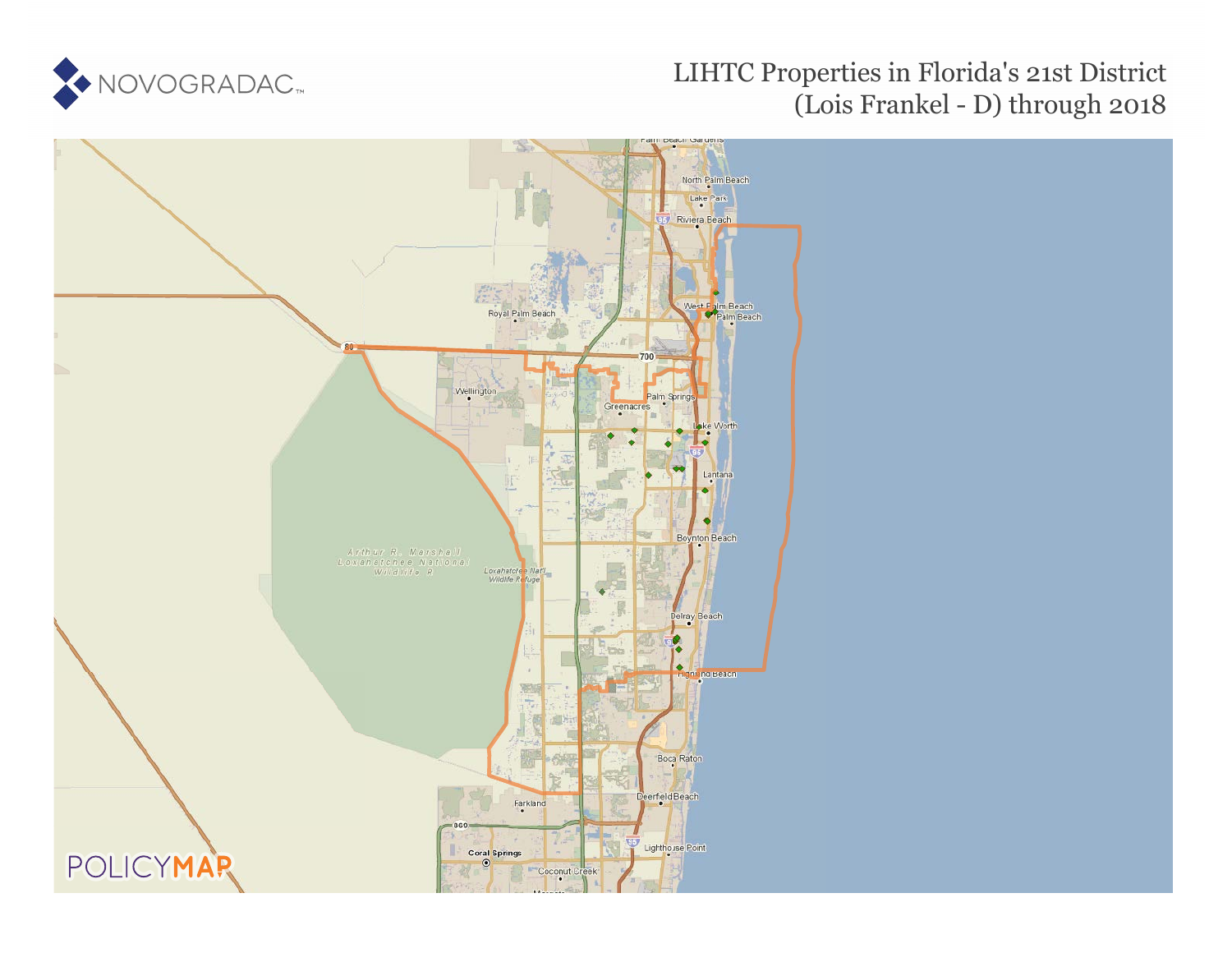## LIHTC Properties in Florida's 21st District Through 2018

| <b>Project Name</b>                      | <b>Address</b>                               | <b>City</b>                                      | <b>State</b> | <b>Zip Code</b> | Nonprofit<br><b>Sponsor</b> | <b>Allocation</b><br>Year | Annual<br><b>Allocated</b><br><b>Amount</b> | in Service           | <b>Year Placed Construction</b><br><b>Type</b> | <b>Total</b><br><b>Units</b> | Low<br>Income<br><b>Units</b> | <b>Rent or</b><br>Income<br><b>Ceiling</b> | <b>Credit</b><br><b>Percentag Exempt</b><br>$\bullet$ | Tax-<br><b>Bond</b> | <b>HUD Multi-</b><br><b>Family</b><br><b>Financing/Rent</b><br>al Assistance |
|------------------------------------------|----------------------------------------------|--------------------------------------------------|--------------|-----------------|-----------------------------|---------------------------|---------------------------------------------|----------------------|------------------------------------------------|------------------------------|-------------------------------|--------------------------------------------|-------------------------------------------------------|---------------------|------------------------------------------------------------------------------|
| CHELSEA COMMONS 6351 PINE AVE GREENACRES |                                              |                                                  | FL           | 33463           | No                          | 2000                      | \$0                                         | 1999                 | <b>New Construction</b>                        | 209                          | 104                           |                                            | 30%<br>present<br>value                               | Yes                 |                                                                              |
| <b>BOYNTON BAY</b>                       |                                              | $499$ BOYNTON $\;$ BOYNTON BEACH $\;$ FL BAY CIR |              | 33435           | No                          | 2009                      | \$1,231,568                                 | 2008                 | Acquisition and<br>Rehab                       | 240                          | 240                           | 60% AMGI                                   | 30%<br>present<br>value                               | Yes                 |                                                                              |
| PALM GARDENS                             | 1710 FOURTH<br><b>AVENUE</b><br><b>NORTH</b> | <b>LAKE WORTH</b>                                | FL           | 33460           | $\rm No$                    | 2010                      | \$668,170                                   | 2008                 | <b>New Construction</b>                        | 80                           | 80                            | 60% AMGI                                   | 30%<br>present<br>value                               | Yes                 |                                                                              |
| <b>LA JOYA VILLAGES</b>                  | <b>1105 SIXTH</b><br>AVE S                   | <b>LAKE WORTH</b>                                | FL           | 33460           |                             | 2013                      | \$0                                         | Insufficient<br>Data | Not Indicated                                  | 55                           | $\mathbf 0$                   |                                            | Not<br>Indicated                                      |                     |                                                                              |
| <b>AUBURN TRACE</b>                      | 625 AUBURN<br>CIR W                          | DELRAY BEACH FL                                  |              | 33444           | $\rm No$                    | 1991                      | $\$0$                                       | Insufficient<br>Data | <b>New Construction</b>                        | 256                          | 256                           |                                            | Not<br>Indicated                                      |                     |                                                                              |
| VILLAGE AT DELRAY                        | 695 AUBURN<br>AVENUE                         | DELRAY BEACH FL                                  |              | 33444           | $\rm No$                    | 2012                      | \$155,900                                   | 2011                 | <b>New Construction</b>                        | 144                          | 144                           | 60% AMGI                                   | 70 %<br>present<br>value                              | No                  |                                                                              |
| <b>GROVES OF DELRAY</b>                  | 1301 SW<br><b>TENTH AVE</b>                  | DELRAY BEACH FL                                  |              | 33444           |                             | 2013                      | $\$0$                                       | 2012                 | Not Indicated                                  | 158                          | 158                           |                                            | <b>Both 30%</b><br>and 70%<br>present<br>value        | Yes                 |                                                                              |
| <b>COLONIAL LAKES</b>                    | 4050 MILNER<br>CIR                           | <b>LAKE WORTH</b>                                | FL           | 33463           |                             | 2013                      | \$0                                         | 2012                 | Not Indicated                                  | 120                          | 120                           |                                            | 30 %<br>present<br>value                              | Yes                 |                                                                              |
| PINE RUN VILLAS                          | 4728 BIG BEN<br>L <sub>N</sub>               | <b>GREENACRES</b>                                | FL           | 33463           |                             | 2014                      | \$0                                         | 2013                 | Not Indicated                                  | 63                           | 63                            |                                            | 30%<br>present<br>value                               | Yes                 |                                                                              |
| PRESERVE AT<br><b>BOYNTON BEACH I</b>    | <b>ST</b>                                    | 1866 NE FIFTH BOYNTON BEACH FL                   |              | 33435           |                             | 2014                      | \$0                                         | 2013                 | Not Indicated                                  | 122                          | 114                           |                                            | 30%<br>present<br>value                               | Yes                 |                                                                              |
| <b>EVERNIA PLACE</b>                     | <b>631 EVERNIA</b><br><b>ST</b>              | <b>WEST PALM</b><br><b>BEACH</b>                 | FL           | 33401           |                             | Insufficient<br>Data      | \$0                                         | 2014                 | Not Indicated                                  | 85                           | 85                            |                                            | 70%<br>present<br>value                               | No                  |                                                                              |
| <b>VILLAS AT VILLAGE</b><br>SQUARE       | 737 VILLAGE<br><b>SQ CIR</b>                 | DELRAY BEACH FL                                  |              | 33444           |                             | 2015                      | \$0                                         | 2014                 | Not Indicated                                  | 144                          | 144                           |                                            | 70%<br>present<br>value                               | No                  |                                                                              |
| <b>SUNNY HILLS</b><br><b>HOMESITES</b>   | 7141<br>WASHINGTON LANTANA<br><b>AVE</b>     |                                                  | FL.          | 33462           | No                          | 1988                      | \$0                                         | Insufficient<br>Data | <b>New Construction</b>                        | 31                           | 31                            |                                            | Not<br>Indicated                                      |                     |                                                                              |

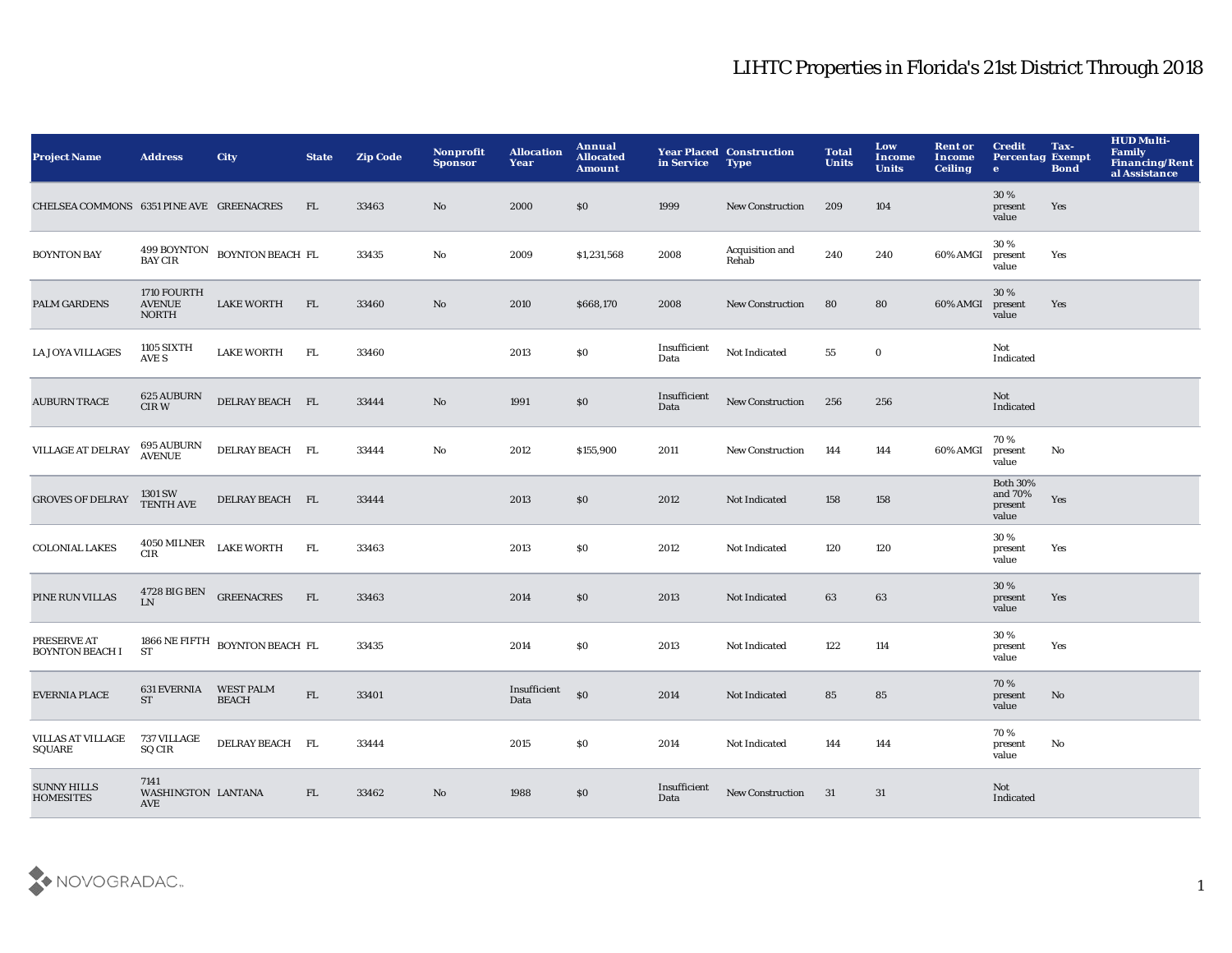## LIHTC Properties in Florida's 21st District Through 2018

| <b>Project Name</b>                     | <b>Address</b>                                | City                             | <b>State</b> | <b>Zip Code</b> | Nonprofit<br><b>Sponsor</b> | <b>Allocation</b><br>Year | Annual<br><b>Allocated</b><br><b>Amount</b>      | in Service Type | <b>Year Placed Construction</b> | <b>Total</b><br><b>Units</b> | Low<br><b>Income</b><br><b>Units</b> | <b>Rent or</b><br><b>Income</b><br><b>Ceiling</b> | <b>Credit</b><br><b>Percentag Exempt</b><br>$\mathbf{e}$ | Tax-<br><b>Bond</b> | <b>HUD Multi-</b><br>Family<br>Financing/Rent<br>al Assistance |
|-----------------------------------------|-----------------------------------------------|----------------------------------|--------------|-----------------|-----------------------------|---------------------------|--------------------------------------------------|-----------------|---------------------------------|------------------------------|--------------------------------------|---------------------------------------------------|----------------------------------------------------------|---------------------|----------------------------------------------------------------|
| THE HAMLET                              | <b>BAY CT</b>                                 | 1900 BOYNTON BOYNTON BEACH FL    |              | 33435           | No                          | 1990                      | \$0                                              | 1992            | <b>New Construction</b>         | 240                          | 240                                  |                                                   | 70%<br>present<br>value                                  | No                  |                                                                |
| COURTS AT VILLAGE 738 SW 12TH<br>SQUARE | <b>AVENUE</b>                                 | DELRAY BEACH FL                  |              | 33444           | No                          | 2013                      | \$546,308                                        | 2019            | Not Indicated                   | 84                           | $\bf{0}$                             | 60% AMGI                                          | 30%<br>present<br>value                                  |                     |                                                                |
| <b>CONGRESS PARK</b>                    | 3010<br><b>CONGRESS</b><br>PARK DR            | <b>LAKE WORTH</b>                | FL.          | 33461           |                             | 1995                      | \$0                                              | 1995            | Not Indicated                   | 288                          | 288                                  |                                                   | 70%<br>present<br>value                                  | No                  |                                                                |
| <b>HARRIS MUSIC</b><br><b>LOFTS</b>     | 206 CLEMATIS WEST PALM<br><b>ST</b>           | <b>BEACH</b>                     | ${\rm FL}$   | 33401           |                             | 1996                      | \$0                                              | 1995            | Not Indicated                   | 38                           | 38                                   |                                                   | 70%<br>present<br>value                                  | No                  |                                                                |
| <b>WORTHINGTON</b>                      | 6286<br>PINESTEAD DR LAKE WORTH               |                                  | FL           | 33463           | No                          | 1997                      | \$0                                              | 1996            | New Construction                | 300                          | 297                                  |                                                   | 30%<br>present<br>value                                  | Yes                 |                                                                |
| <b>BALLET VILLAGES I</b>                | 430 SOUTH<br><b>ROSEMARY</b><br><b>AVENUE</b> | <b>WEST PALM</b><br><b>BEACH</b> | ${\rm FL}$   | 33401           | No                          | 1994                      | \$380,952                                        | 1996            | Not Indicated                   | 49                           | 49                                   | 60% AMGI                                          | 70%<br>present<br>value                                  | No                  |                                                                |
| <b>VILLAS AT COVE</b><br>CROSSING       | $2730\,$ LANTANA $\,$ LANTANA<br>ROAD         |                                  | ${\bf FL}$   | 33462           | Yes                         | 1996                      | \$494,756                                        | 1996            | <b>New Construction</b>         | 94                           | 94                                   | 60% AMGI                                          | 70%<br>present<br>value                                  | No                  |                                                                |
| <b>COURTYARD ON</b><br><b>FLAGLER</b>   | 1701 N<br><b>FLAGLER DR</b>                   | <b>WEST PALM</b><br><b>BEACH</b> | ${\rm FL}$   | 33407           | No                          | 1997                      | \$0                                              | 1997            | <b>New Construction</b>         | 58                           | 58                                   |                                                   | 70%<br>present<br>value                                  | No                  |                                                                |
| <b>LAKE DELRAY</b>                      | 700 LINDELL<br><b>BLVD</b>                    | DELRAY BEACH FL                  |              | 33444           | No                          | 1999                      | $\boldsymbol{\mathsf{S}}\boldsymbol{\mathsf{0}}$ | 2000            | Not Indicated                   | 404                          | 404                                  |                                                   | 30%<br>present<br>value                                  | Yes                 |                                                                |
| <b>RIVERVIEW HOUSE</b>                  | 2571 LAKE<br>WORTH RD                         | <b>LAKE WORTH</b>                | FL           | 33461           | No                          | 1999                      | $\$0$                                            | 2000            | <b>New Construction</b>         | 160                          | 160                                  |                                                   | 30 %<br>present<br>value                                 | Yes                 |                                                                |
| <b>MARINA BAY</b>                       | $2400$ LANTANA $\,$ LAKE WORTH<br>RD          |                                  | FL           | 33462           | No                          | 2002                      | \$0                                              | 2002            | <b>New Construction</b>         | 192                          | 192                                  |                                                   | 30%<br>present<br>value                                  | Yes                 |                                                                |
| GREEN CAY VILLAGE HERITAGE              | 6713<br><b>GRANDE</b>                         | <b>BOYNTON BEACH FL</b>          |              | 33437           | No                          | 2008                      | \$1,043,307                                      | 2007            | <b>New Construction</b>         | 160                          | 160                                  | 60% AMGI                                          | 30%<br>present<br>value                                  | Yes                 |                                                                |
|                                         |                                               |                                  |              |                 |                             |                           |                                                  |                 |                                 |                              |                                      |                                                   |                                                          |                     |                                                                |